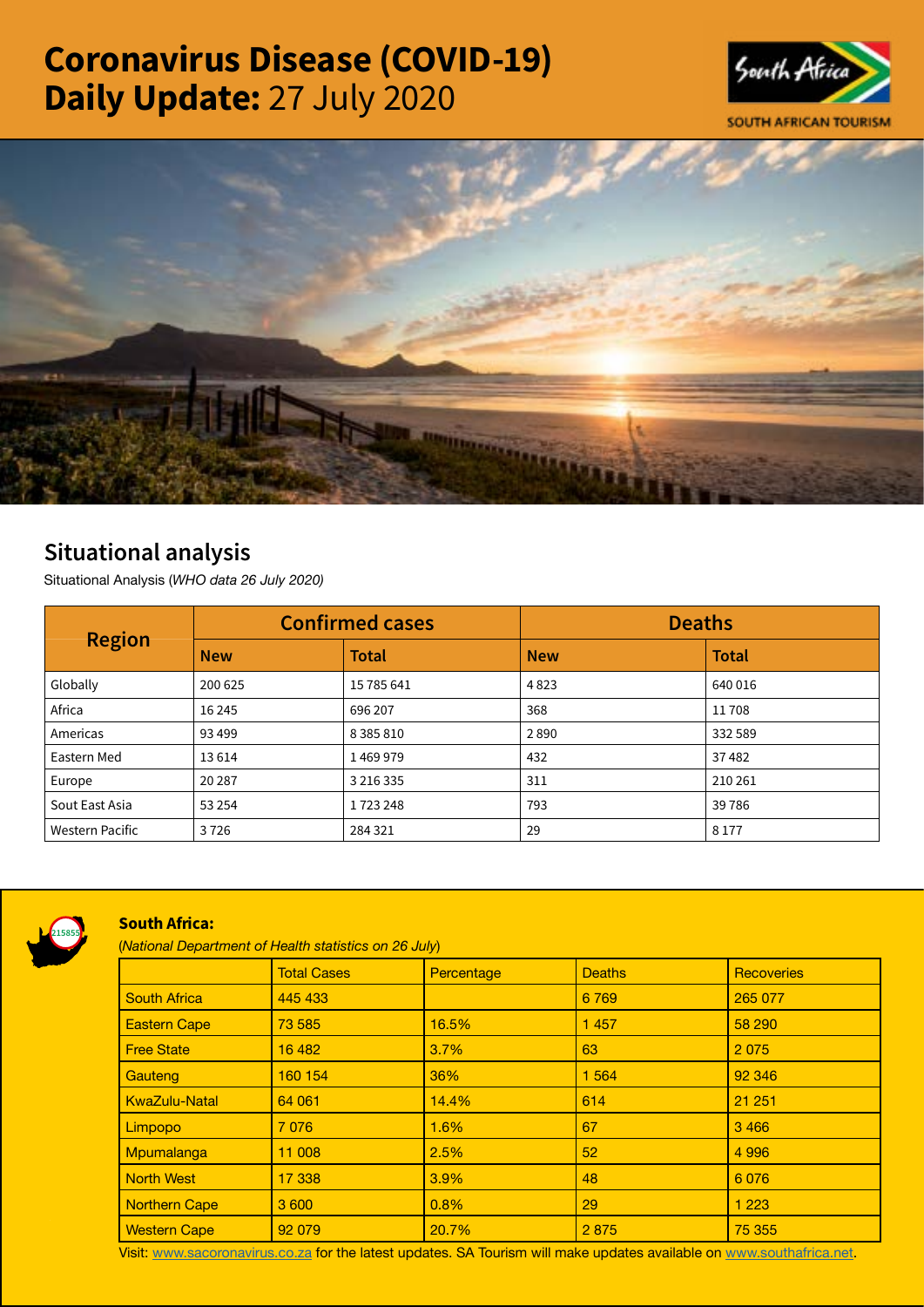#### SOUTH AFRICA NEWS

#### TOURISM RELATED ARTICLES

- South Africa's tourism sector is using the Covid-19 era to improve their services and resume on a higher note, the [South African Tourism \(SAT\) said at a webinar last week. SAT chief executive Sisa Ntshona also expressed optimism](https://www.iol.co.za/travel/south-africa/south-africas-tourism-sector-optimistic-about-revival-e61ad47d-acdb-4742-99bc-2c2cb8566562)  [the country will weather the Covid-19 storm and be a force to be reckoned with. He said they have been using the](https://www.iol.co.za/travel/south-africa/south-africas-tourism-sector-optimistic-about-revival-e61ad47d-acdb-4742-99bc-2c2cb8566562)  [Covid-19 lockdown to improve the sector](https://www.iol.co.za/travel/south-africa/south-africas-tourism-sector-optimistic-about-revival-e61ad47d-acdb-4742-99bc-2c2cb8566562)
- The Vodacom Durban July is one of the biggest horse-racing events in KwaZulu-Natal, attracting thousands of tourists to the province every [year. The](https://www.iol.co.za/travel/south-africa/kwazulu-natal/how-the-virtual-vdj-hopes-to-revive-kzn-tourism-73ffb7b4-035e-4ee1-9258-561b871d47a5) event, usually held the first Saturday of July, will take place at the Greyville [Racecourse but everyone will be watching virtually due to the Covid-19 pandemic. Despite the changes this year,](https://www.iol.co.za/travel/south-africa/kwazulu-natal/how-the-virtual-vdj-hopes-to-revive-kzn-tourism-73ffb7b4-035e-4ee1-9258-561b871d47a5)  [the province is doing everything they can to market KwaZulu-Natal, and it seems that the event is a step in the right](https://www.iol.co.za/travel/south-africa/kwazulu-natal/how-the-virtual-vdj-hopes-to-revive-kzn-tourism-73ffb7b4-035e-4ee1-9258-561b871d47a5)  [direction for hospitality and other businesses to recover](https://www.iol.co.za/travel/south-africa/kwazulu-natal/how-the-virtual-vdj-hopes-to-revive-kzn-tourism-73ffb7b4-035e-4ee1-9258-561b871d47a5)
- Of the nearly 1.2 million jobs on the line if tourism doesn't reopen by December, women are bearing the brunt of the [meltdown in the sector as the country's borders remain stay shut and confusion persists over when business can](https://select.timeslive.co.za/news/2020-07-24-we-are-not-coping-women-bear-the-brunt-of-sa-tourism-cataclysm/)  [resume as they account for more than 70% of SA's tourism workforce](https://select.timeslive.co.za/news/2020-07-24-we-are-not-coping-women-bear-the-brunt-of-sa-tourism-cataclysm/)
- The travel and tourism sector in South Africa has ramped up its lobbying efforts as it faces increasing financial pressure – with the threat of retrenchments and closures hanging over its head. Industry has [collaborated](https://www.tourismupdate.co.za/article/petitions-protests-and-lawyers-oh-my) in its efforts [to highlight the plight of the sector, taking to the streets, creating social media campaigns and looking at legal options](https://www.tourismupdate.co.za/article/petitions-protests-and-lawyers-oh-my)  [available, to fast-track the opening of the country](https://www.tourismupdate.co.za/article/petitions-protests-and-lawyers-oh-my). Groups formed on Facebook and WhatsApp have been promoting the ['Open tourism in South Africa now'](https://www.change.org/p/minister-mmamoloko-kubayi-ngubane-open-tourism-in-south-africa-now?utm_source=share_petition&utm_medium=custom_url&recruited_by_id=4c8ac750-c5b4-11ea-92e0-1ba105c05c1c) petition. The petition calls on Kubayi-Ngubane to lift restrictions and save the industry
- SA's largest short-term insurer, Santam, pledged R1billion in relief for small and medium-sized leisure, hospitality and [nonessential retail businesses as the insurance industry pushes back against paying out claims related to Covid-19](https://www.businesslive.co.za/bd/companies/financial-services/2020-07-26-santam-to-pay-r1bn-to-clients-hardest-hit-by-lockdown/)  [business disruptions. Santam's decision to make the payment came after an agreement between insurers and](https://www.businesslive.co.za/bd/companies/financial-services/2020-07-26-santam-to-pay-r1bn-to-clients-hardest-hit-by-lockdown/)  [regulatory authorities to make interim relief payments amid a rise in business interruption cover claims as a result of](https://www.businesslive.co.za/bd/companies/financial-services/2020-07-26-santam-to-pay-r1bn-to-clients-hardest-hit-by-lockdown/)  [the lockdown](https://www.businesslive.co.za/bd/companies/financial-services/2020-07-26-santam-to-pay-r1bn-to-clients-hardest-hit-by-lockdown/)
- Delays continue to dog SAA. Should the government not provide the [confirmation](https://www.businesslive.co.za/bt/business-and-economy/2020-07-26-delays-continue-to-dog-saa/) guarantee letter on Monday, [business rescue practitioners will be forced to convene another creditors meeting](https://www.businesslive.co.za/bt/business-and-economy/2020-07-26-delays-continue-to-dog-saa/)
- Comair has received two signed [non-binding](https://www.travelnews.co.za/article/comair-confirms-it-has-potential-investors) offers from potential investors prepared to recapitalise the airline and negotiations continue with all [stakeholders](https://www.travelnews.co.za/article/comair-confirms-it-has-potential-investors) to secure the future of the airline, ceo Wrenelle Stander confirmed in a [notice](https://www.travelnews.co.za/article/comair-confirms-it-has-potential-investors) to staff on Friday